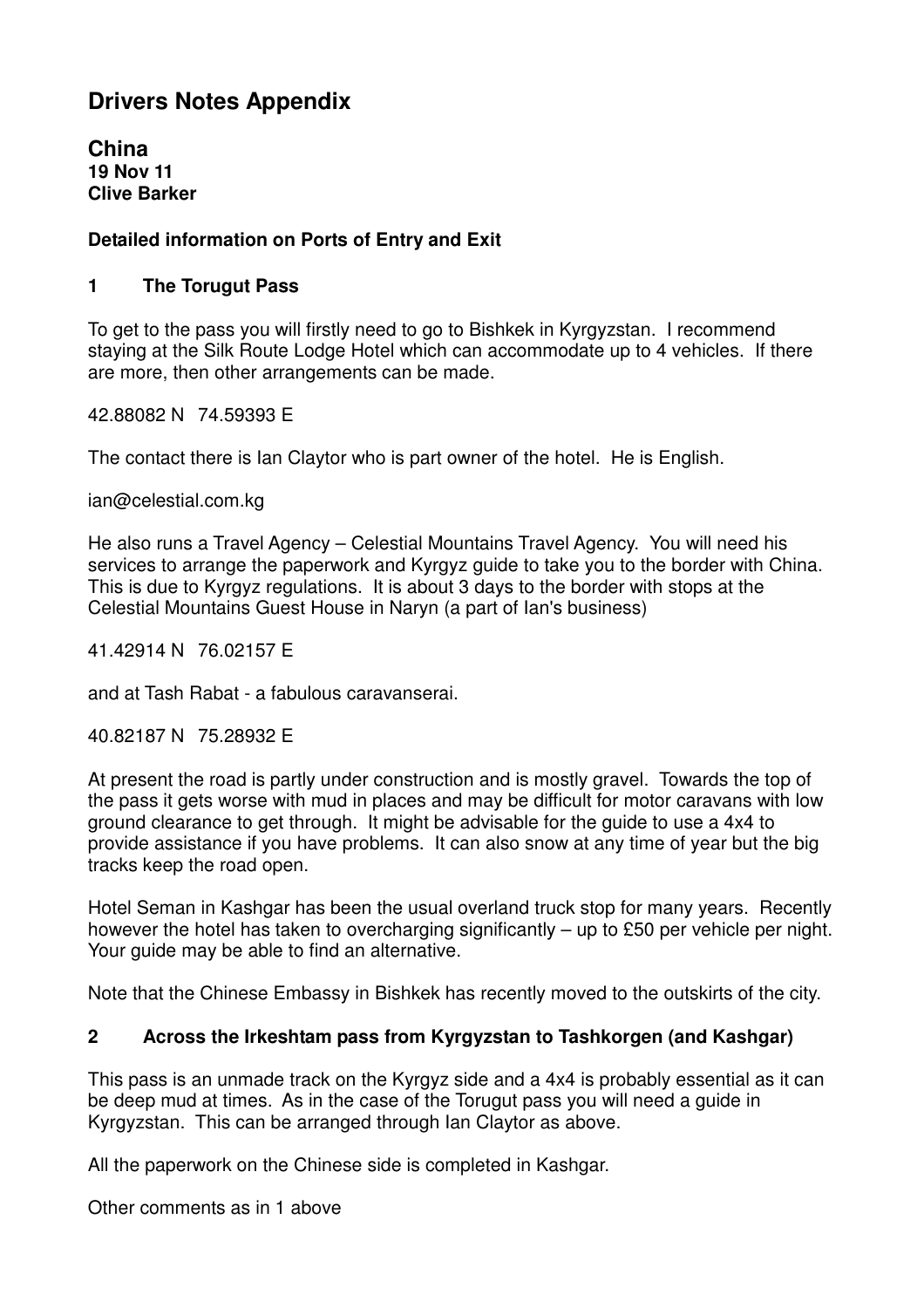#### **3 Using the Karakoram Highway from Pakistan and across the Kunjerab pass to Tashkorgan (and Kashgar)**

The Karakoram Highway is a spectacular drive. However the road is subject to closures due to landslides. In 2010 a major earthquake created a lake 21 km long and washed way the road. The only access is across the lake by boat. The boats are small and can only carry a landrover size vehicle and that is somewhat precarious.

The pass is only open from 1 May each year depending on snow conditions.

New visa regulations are in force in Pakistan. These require that all visas have to be obtained in your country of origin – they are not available at consulates in other countries. It is possible however to complete the process entirely by post. Note that processing by post can take 3 weeks plus delivery. Also note the validity period of the visa may allow insufficient time before you enter Pakistan.

#### **4 Across the Lalung La pass from Katmandu in Nepal to Lhasa**

This route is quite easy although the Nepali border system is chaotic.

The road rises very rapidly in Tibet so you should be aware of the possibility of altitude sickness. The road in Nepal is paved and in reasonable condition. In Tibet the road is mostly paved and easily passable by any vehicle.

The usual route is through Iran, Pakistan and India. Visas for UK and US nationalities are difficult or impossible to get for Iran. You may also be required to have a guide. I would recommend Magic Carpet travel agency as they specialise in Iranian Visas. Pakistan has recently introduced a regulation that visas can only be issued in the applicants country of origin or country of permanent residence

#### **5 From Muang Namo in Laos through the border to Kunming**

Another easy border – formalities are quickly dealt with on the Lao side and are reasonably good on the Chinese side. Laos accepts the Carnet de Passage unoffically.

The road in Laos has just been completed (Oct 11) from Oudomxay to the border (Route 13N) with a good surface. It is however very winding and hilly so its quite slow. Traffic is light but there are a number of large trucks using it. Before that there is an 80km section full of potholes and gravel patches.

The road on the Chinese side is motorway standard although only single carriageway.

#### **6 By ship to Hong Kong**

This is another option but I have little information. The road network from Hong Kong is by Expressway and is a good standard.